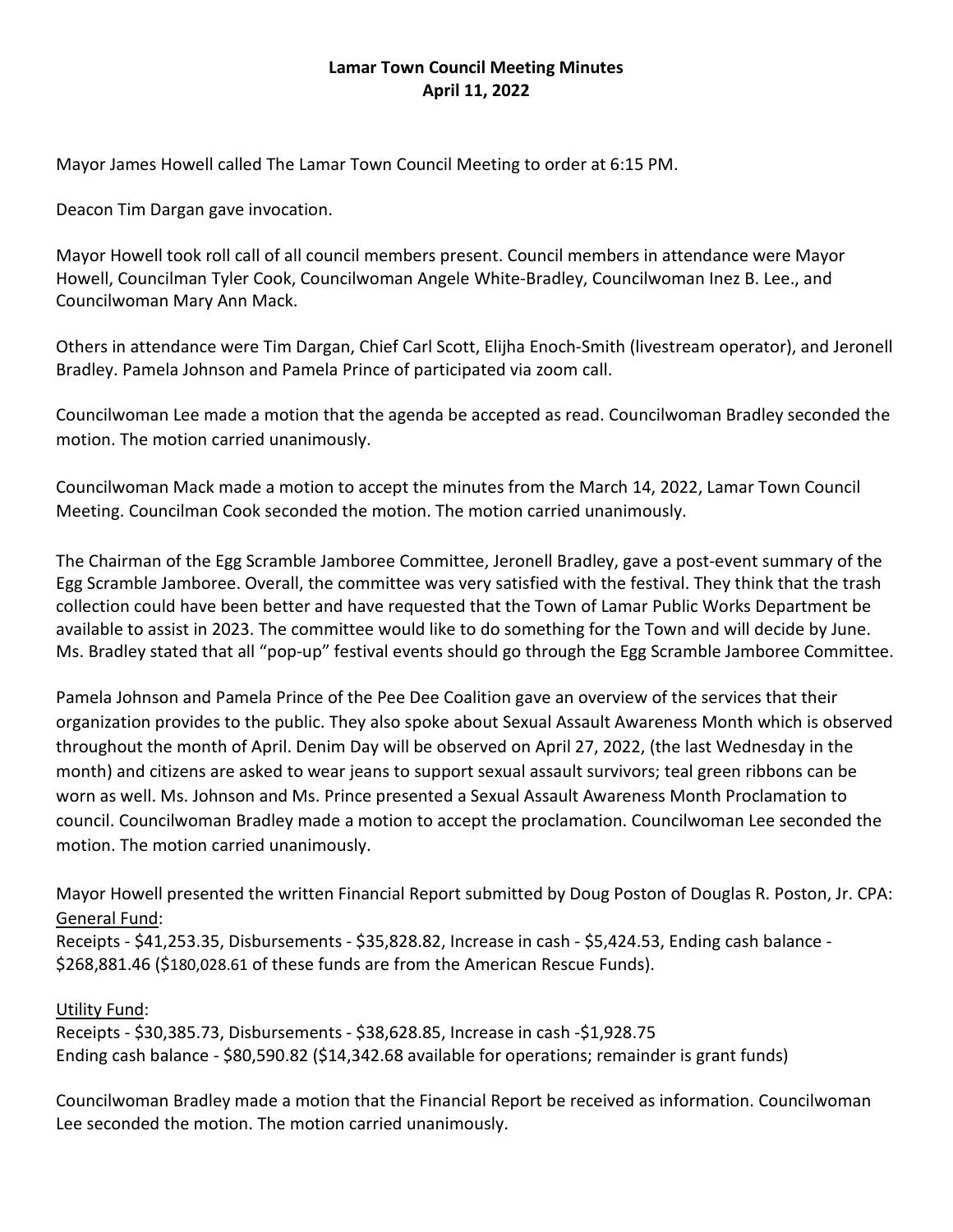Councilwoman Lee gave the Water & Sewer Report and the Beautification Commission Report:

- Reported that there were no major water & sewer issues
- Beautification Commission working on a project and will share more information forthcoming.
- Conducted the second reading of the Grease Trap Ordinance. Councilwoman Mack made a motion to accept the ordinance. Councilwoman Lee seconded the motion. The motion carried unanimously.

Councilwoman Mack asked Mayor Howell about seeking infrastructure funds and capital improvement.

Councilwoman Mack gave the Streets and Sanitation Report:

- Stated that there has been an increase in debris collection.
- Town employees are only supposed to pick up average size limbs and branches, not trees.
- Council needs to publicize the debris information on the Town's website and in the newsletter.
- Debris Ordinance needs to be amended.

Councilman Cook gave the Lamar Police Department Report:

- No major incidence at the Egg Scramble Jamboree. Thanked the Darlington County Sheriff's Department and State Constables for their assistance.
- April 4-8, 2022, was Telecommunication Week. The Lamar Police Department provided lunch to the dispatchers to show their appreciation.
- The department applied for a Firehouse Subs Grant to purchase new radios.
- On March 31, 2022, an anonymous donor donated three patrol rifles to the Lamar Police Department.
- Recruitment The Lamar Police Department is still accepting applications for potential Police Officers.
- Encouraged citizens to register for "TextMyGov."

Councilman Cook conducted the second reading of the Code Enforcement Ordinance. Councilwoman Bradley made a motion to accept the ordinance. Councilwoman Lee seconded the motion. The ordinance carried unanimously.

Councilwoman Bradley gave the Codes and Business License Report:

- Codes -New business need to have backflow devices
- Business License Customers need to have options for proving their gross income.
- Conducted the second reading of the Business License Ordinance. Councilwoman Lee made a motion to accept the ordinance. Councilwoman Bradley seconded the motion. The motion carried unanimously.

Mayor Howell stated that the Town needs a debit card for administrative and public works purchases. The bank stated that the card would be tied to one of the Town's bank accounts and that there would be an option of a \$500 spending limit with \$200 cashback or \$1,000 spending limit with \$500 cashback. Only one person name would be on the card (the mayor). Councilwoman Mack and Bradley said that a credit card would be more effective and would present less of a chance for fraud. No action was taken on this item.

Tim Dargan – Past Events:

- Town of Lamar Food Giveaway March 245, 2022. (Elim, Harvest Hope, Town of Lamar, Volunteers)
- Sesquicentennial Celebration (Community Worship Service April 3, 2022, History of the churches).